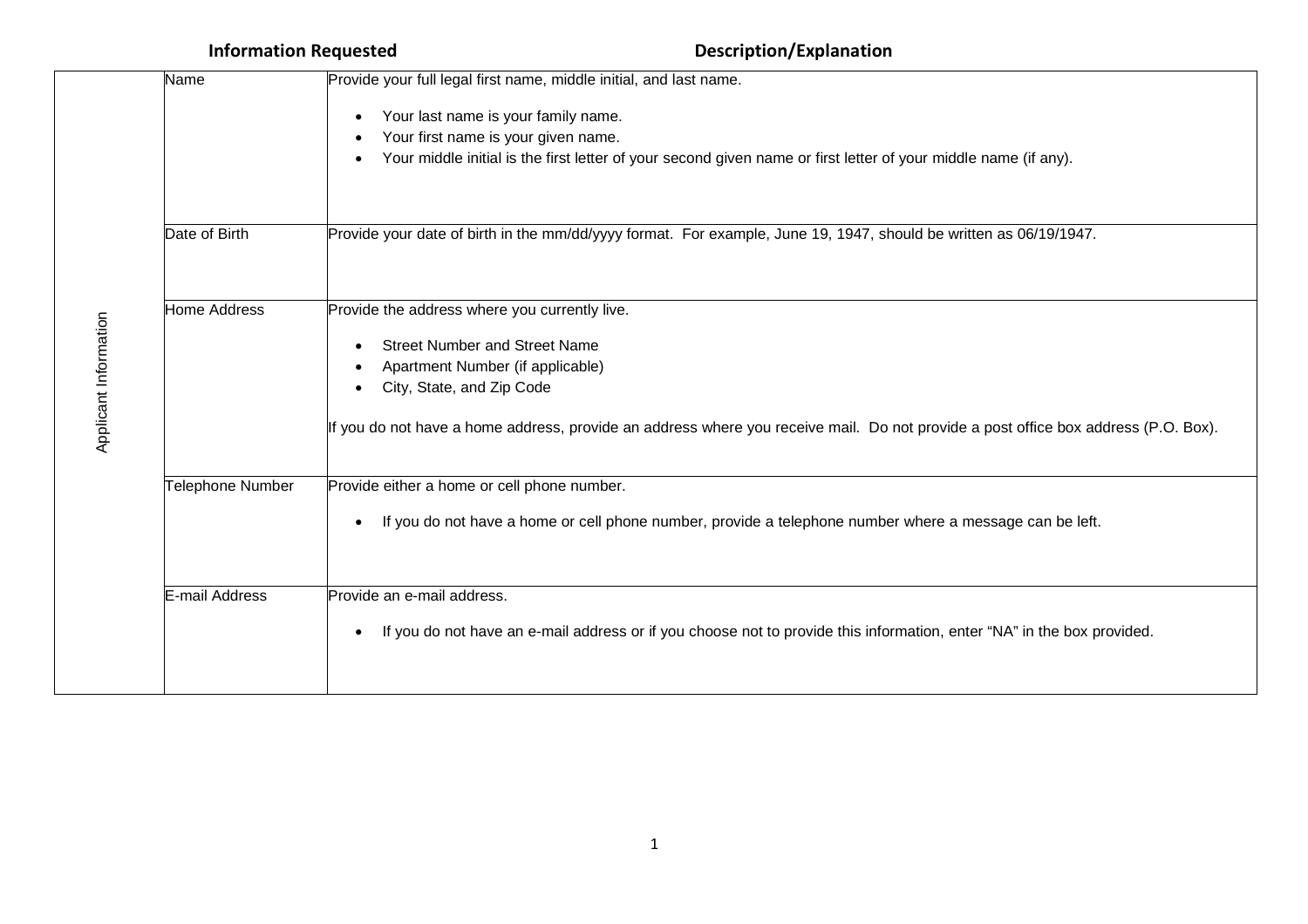| Preferred Method of<br>Contact | Choose how you prefer to receive program updates. Choose one of the following three boxes provided on the form:<br>Home Phone<br>$\bullet$<br>Cell Phone<br>E-mail<br>$\bullet$                                |
|--------------------------------|----------------------------------------------------------------------------------------------------------------------------------------------------------------------------------------------------------------|
| Gender                         | Choose which gender you identify as. Choose one of the following four boxes provided on the form:<br>Male<br>$\bullet$<br>Female<br>Transgender<br>٠<br>Decline to State - Choose not to disclose your gender. |
| <b>Mailing Address</b>         | If different from your Home Address, provide an address where mail can be delivered. If applicable, you may provide a P.O. Box<br>address.                                                                     |
| <b>Employment Status</b>       | Provide your current work status:<br>Employed full-time or part-time<br>$\bullet$<br>Retired<br>$\bullet$<br>Currently unemployed<br>$\bullet$<br>Decline to State - Choose not to disclose your gender.       |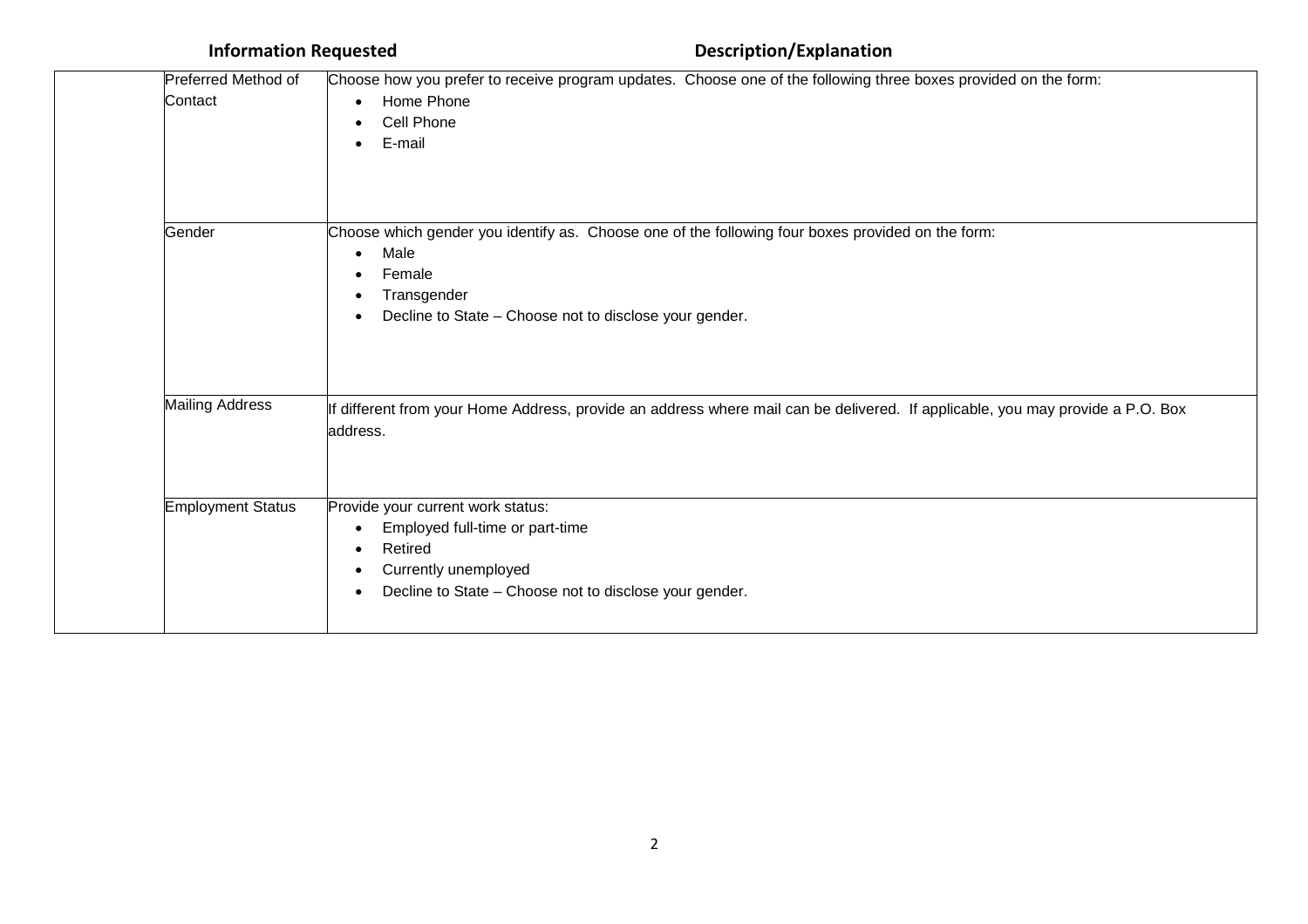| Race<br>Choose which race you identify as. Choose one or more using the following six boxes provided on the form: |                                                                                                                                                                                                                                                                                                                                                                                                                                                                                                                                                                                                                                                                                                                                                                                                                                                                                                                                                            |
|-------------------------------------------------------------------------------------------------------------------|------------------------------------------------------------------------------------------------------------------------------------------------------------------------------------------------------------------------------------------------------------------------------------------------------------------------------------------------------------------------------------------------------------------------------------------------------------------------------------------------------------------------------------------------------------------------------------------------------------------------------------------------------------------------------------------------------------------------------------------------------------------------------------------------------------------------------------------------------------------------------------------------------------------------------------------------------------|
|                                                                                                                   | American Indian/Alaskan Native – includes persons having origins with any of the original peoples of North and South America<br>(including Central America).<br>White – includes persons having origins with any of the original peoples of Europe, the Middle East, or North Africa.<br>Black/African American-includes persons having origins in any of the black racial groups of Africa.<br>Asian-includes persons having origins with any of the original peoples of the Far East, Southeast Asia, or the Indian<br>Subcontinent.<br>Hawaiian/Pacific Islander - includes, persons having origins with any of the original peoples of Hawaii, Guam, Samoa, orother<br>Pacific Islands.<br>Multiple race - includes persons having origins of a combination of those stated above.<br>Decline to state - Choose not to disclose your racial identity.<br>Other - You identify with a race not listed above. Specify which race that you identify with. |
| Ethnicity                                                                                                         | Choose which ethnicity best identifies you. Choose one of the following three boxes provided on the form:<br>Hispanic/Latino - includes persons of Cuban, Mexican, Puerto Rican, South- or Central-American, or other Spanish<br>culture in origin, regardless of race.<br>Not Hispanic/Latino - includes persons of all other origins.<br>Decline to state - Choose not to disclose your culture of origin.                                                                                                                                                                                                                                                                                                                                                                                                                                                                                                                                               |
| Language                                                                                                          | Choose the primary language in which you are able to communicate (read, write, and/or speak).                                                                                                                                                                                                                                                                                                                                                                                                                                                                                                                                                                                                                                                                                                                                                                                                                                                              |
|                                                                                                                   | Please confirm if you require program materials to be translated.                                                                                                                                                                                                                                                                                                                                                                                                                                                                                                                                                                                                                                                                                                                                                                                                                                                                                          |
| <b>Emergency Contact</b>                                                                                          | Provide information for an individual who should be contacted in the event of an emergency.<br>Contact Name (First name, Last name)<br>Relationship to applicant (i.e. Is this person your brother, friend, cousin, neighbor, etc.)<br>Telephone number- Home phone or cell phone number to reach your contact                                                                                                                                                                                                                                                                                                                                                                                                                                                                                                                                                                                                                                             |
| <b>Referral Source</b>                                                                                            | Provide information on how you became aware of the program.                                                                                                                                                                                                                                                                                                                                                                                                                                                                                                                                                                                                                                                                                                                                                                                                                                                                                                |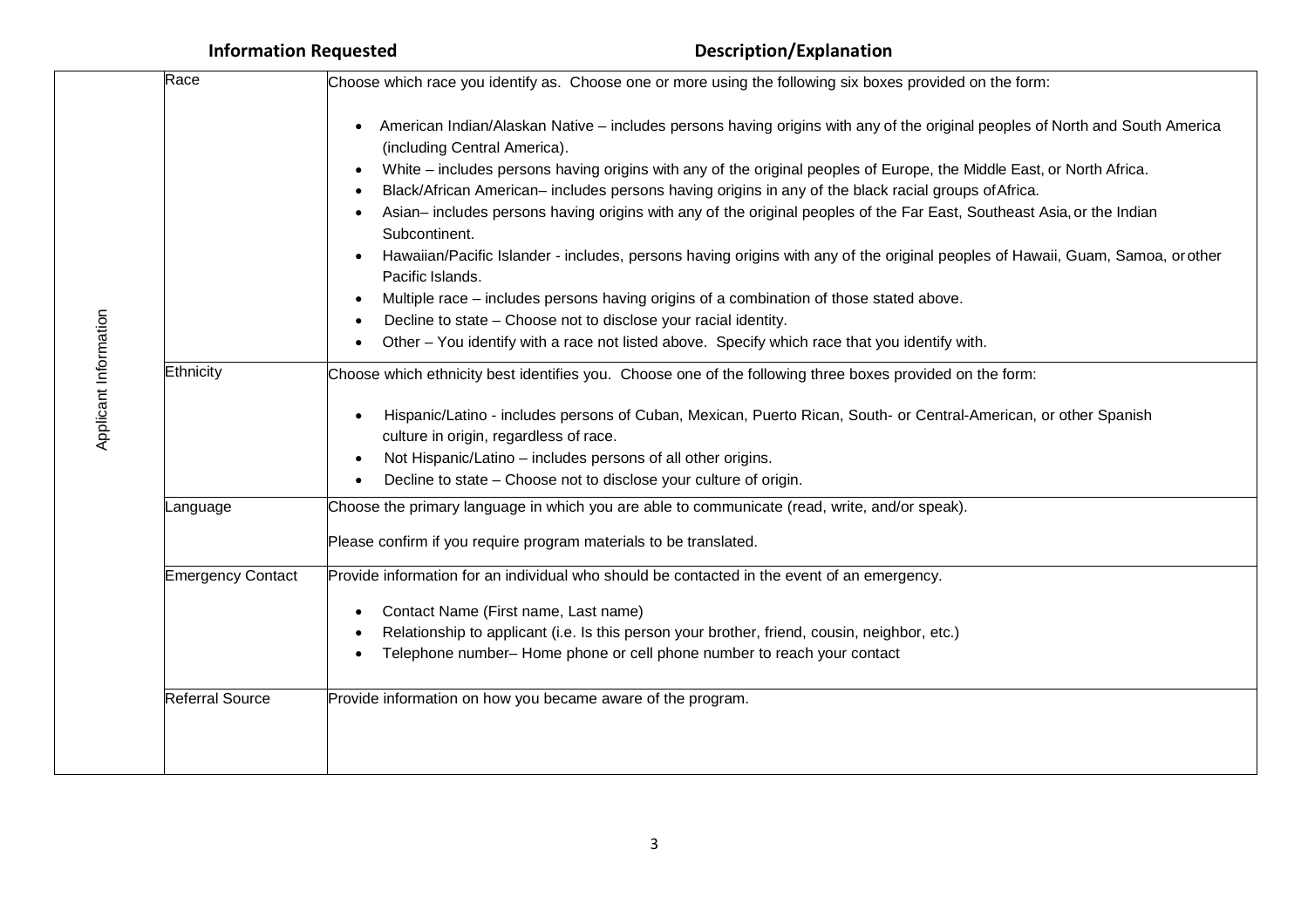| <b>Information Requested</b>                                          |                                                                                                                                                                                                                                      | <b>Description/Explanation</b>                                                                                                                                                                                                                                                                       |
|-----------------------------------------------------------------------|--------------------------------------------------------------------------------------------------------------------------------------------------------------------------------------------------------------------------------------|------------------------------------------------------------------------------------------------------------------------------------------------------------------------------------------------------------------------------------------------------------------------------------------------------|
| (ADL) and Instrumental<br><b>Activities of Daily Living</b><br>(IADL) | Activities of Daily Living Choose the level of assistance needed with the given Activities of Daily Living:<br>Independent - No physical or verbal assistance needed<br>$\bullet$<br>$\bullet$<br>$\bullet$<br>٠<br>Decline to State | Verbal Assistance - Only instructions or coaching assistance needed<br>Some Human Help - Minimal physical or verbal assistance needed<br>A lot of Human Help - Physical or verbal assistance for the majority of the activity<br>Dependent - Completely reliant on physical and/or verbal assistance |
| <b>Disability</b>                                                     | individual.                                                                                                                                                                                                                          | Disability is defined as a physical or mental impairment that substantially limits one or more of the activities of daily living (ADLs) of an<br>If applicable, choose the box(es) that corresponds with the type of disability you have.                                                            |
| <b>Mobility Aid</b>                                                   | None - You do not need or use mobility equipment<br>Wheelchair<br>Scooter<br>Walker<br>Cane<br>Crutches<br>Oxygen tank<br>Service Animal                                                                                             | If applicable, choose the equipment you need to move about. Choose one or more from the following:<br>Other - You use equipment, but none listed above. Specify the equipment used.                                                                                                                  |

# Mobility Inform ation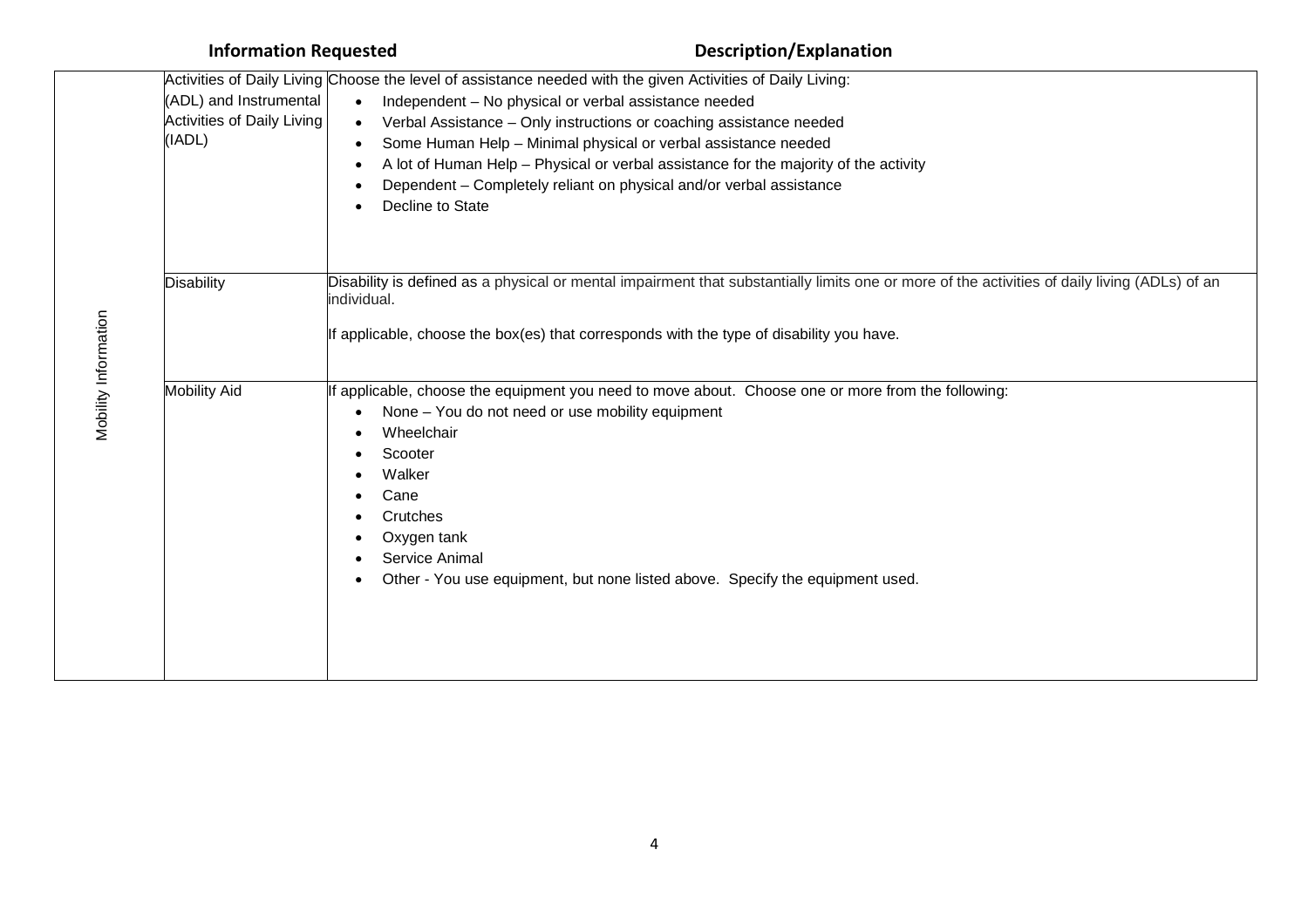|                       | Transportation | Choose the mean(s) of transportation you currently use when leaving your home. Chose one or more of the following seven boxes                                                                                                                                                                                                                                                                                                                                                                                                                                                   |
|-----------------------|----------------|---------------------------------------------------------------------------------------------------------------------------------------------------------------------------------------------------------------------------------------------------------------------------------------------------------------------------------------------------------------------------------------------------------------------------------------------------------------------------------------------------------------------------------------------------------------------------------|
| provided on the form: |                |                                                                                                                                                                                                                                                                                                                                                                                                                                                                                                                                                                                 |
|                       |                | Family members provide rides<br>Friends/Neighbors provide rides<br>Personal Vehicle - Drive yourself<br>Public Transit -Bus, Shuttle, Rail line, Subway<br>Dial-A-Ride - request rides using Dial-A-Ride services<br>ACCESS - request rides using ACCESS services<br>Other - You do not use the types of transportation listed above. Specify the transportation used.                                                                                                                                                                                                          |
| Mobility Information  | <b>Trips</b>   | Choose the type(s) of destinations that represent your most frequent outings:<br>Medical facility - for appointments, visits, etc.<br>Pharmacy - for medication<br>Grocery Store - food shopping<br>Employment - to and from work, interviews, etc.<br>Personal - for family visits, mall, movies, restaurants, court, etc.<br>Senior Centers, Community Centers, Recreational Center, etc.<br>Place of Worship - Church, Temple, Synagogue, Mosque, etc.<br>Other - If you do not frequently travel to the locations listed. Specify your type of outings and/or destinations. |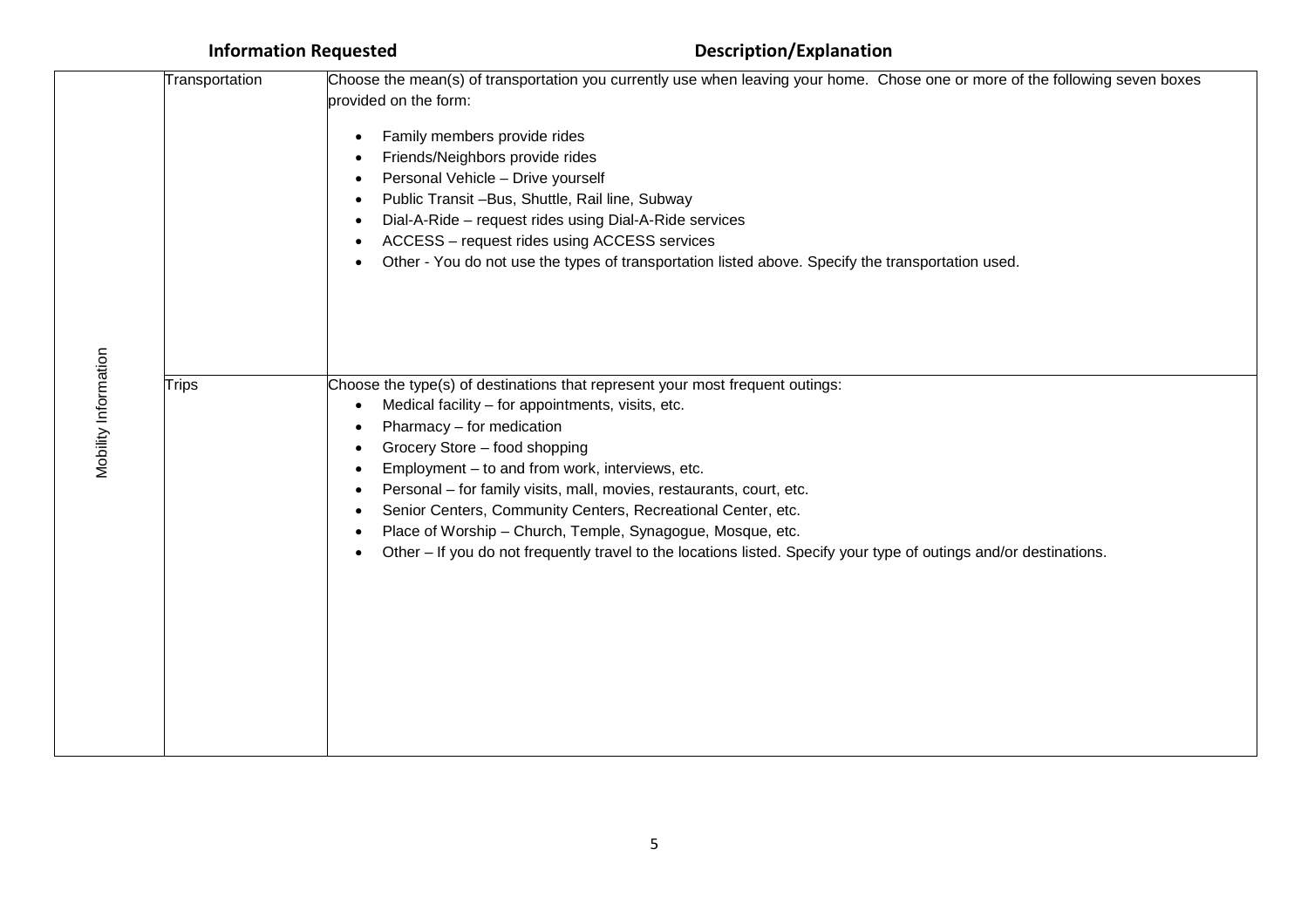| Quality of Life                              | Quality of life is defined as the degree of satisfaction an individual has regarding their style of life; the extent to which you enjoy the<br>important possibilities of your life.                                                                                                                                                                                                                                                                        |  |
|----------------------------------------------|-------------------------------------------------------------------------------------------------------------------------------------------------------------------------------------------------------------------------------------------------------------------------------------------------------------------------------------------------------------------------------------------------------------------------------------------------------------|--|
| Transportation<br><b>Difficulties</b>        | Do you experience problems with accessing transportation? If so, state the reason for the issues encountered.<br>Cost – the price of transportation is too high<br>Disability - your disability prevents you from fully accessing transportation<br>Available services unknown- unaware of available transportation services or how to use services<br>Lack of services in area - there is a lack of transportation options available in your area          |  |
| <b>Transportation Impact</b>                 | What effect does access to transportation have on your quality of life?<br>Negative – prevents you from living your life to your complete satisfaction<br>Somewhat Negative - limits your ability to live your life to your complete satisfaction<br>Neutral - has no effect on your day-to-day living<br>Somewhat Positive - allows you to engage in some satisfactory activities<br>Positive - allows you to live your life to your complete satisfaction |  |
| Medical/Dental<br><b>Appointments Missed</b> | In the past 6 months, how many pre-scheduled medical and dental appointments have you canceled or rescheduled due to a problem<br>with transportation?                                                                                                                                                                                                                                                                                                      |  |
| Missed                                       | Personal Appointments In the past 6 months, how many personal appointments have you canceled or rescheduled due to a problem with transportation?<br>Personal appointments include: personal care appointments, meetings, reservations, etc.                                                                                                                                                                                                                |  |
| Travel time                                  | Approximately, how much time is needed to travel from your home to your medical or dental facility? Please provide the travel time<br>for the facility that you visit the most.                                                                                                                                                                                                                                                                             |  |
| <b>Public Transit Usage</b>                  | Approximately, how many times per month do you use public transportation? Public transportation is shared passenger-transport<br>service that runs on fixed (set) routes and includes the following: buses, shuttles, rails, and subways.                                                                                                                                                                                                                   |  |
| Out of Home Activities                       | Approximately, how many days per month do you leave your home to engage in social activities? Examples of social activities<br>include visits to the following locations: Senior/Community Center visits, Places of worship, Movie Theaters, Shopping Centers,<br>Restaurants, Family visits, etc.                                                                                                                                                          |  |